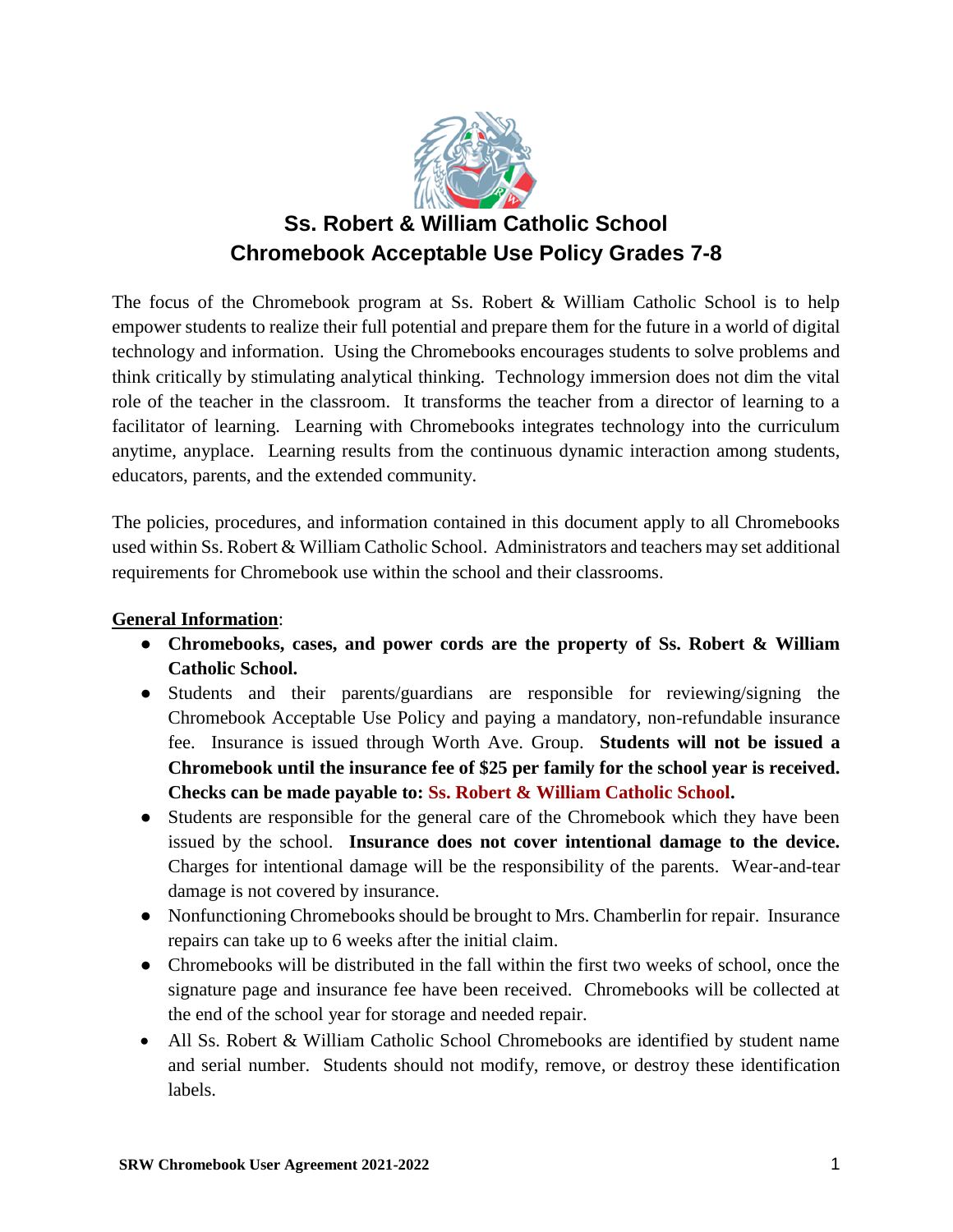#### **Chromebook Use and Best Practices:**

- Chromebooks are intended for use at school and at home for **academic purposes only** for students in grades 7-8. Students are responsible for bringing their Chromebooks home each evening and to school each day in a protective case. Students are expected to bring Chromebooks to all classes unless specifically instructed not to do so by their teacher.
- In addition to teacher expectations for Chromebook use, school messages, grades, announcements, calendars, academic handbooks, student handbooks, and schedules may be accessed using the Chromebook.
- Chromebook use is limited to specific guidelines provided by teachers both at school and at home. The school employs a security program to monitor student use at all times. Random analysis will be used to ensure students are using Chromebooks appropriately. In addition, students may be selected at random to provide their Chromebooks for inspection. The purpose of the inspection is to check for proper care and maintenance, as well as inappropriate use and materials.
- Students should have no expectation of personal privacy in connection with their usage of the Chromebook, Google Apps, and other technology resources. Ss. Robert and William retains the right to monitor, access, and review all student messages or information accessed or created using school owned Chromebooks and/or Ss. Robert and William sponsored Google Apps accounts.
- Chromebooks **MUST NOT** be used for any non-school related activity including, but not limited to personal videos, photos, creation and distribution of videos, gaming, or personal social media (i.e. Instagram, Twitter, Facebook, Snapchat, Pinterest, Spotify, etc.)
- Chromebook is not to be used for personal emailing. This includes from the SRW provided email account.
- Only photos and videos taken for academic purposes will be allowed. Backgrounds should be those provided on the Chromebook.
- Students are not permitted to loan out their Chromebook to any other individual.

## **Storage, Maintenance, and Care:**

- Chromebooks should not be stored in vehicles or left in unsupervised areas such as the cafeteria, gym, locker rooms, hallways, etc. If a Chromebook is found in an unsupervised area it will be returned to the office.
- Chromebooks must remain free of any writing, drawing, doodling, stickers, or labels that are not the property of Ss. Robert & William Catholic School.
- To conserve battery life, Chromebooks should be shut down when not in use.
- No food or drink is allowed next to the Chromebook while it is in use.
- Chromebooks **MAY NOT BE** stored on the floor. When not in use, they should be shut down, safely stored in a case, and placed on a desk/table.
- Chromebooks should only be transported in the protective case. They should never be shoved in a locker or wedged into a book bag, as this may damage the screen.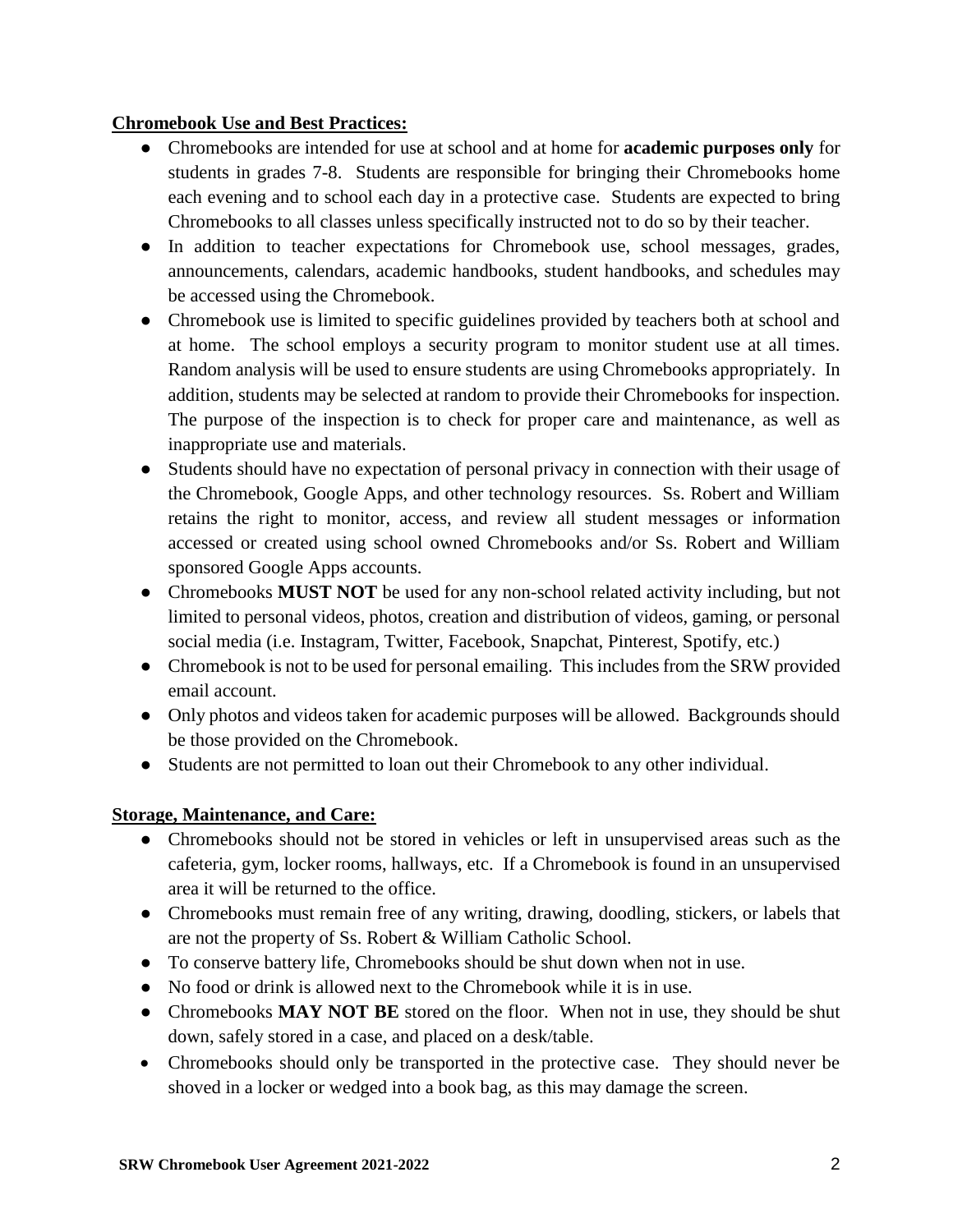- Students should not carry the Chromebook while the screen is open unless directed by a teacher to do so.
- Chromebook screens should be protected:
	- Close the screen before moving it.
	- Do not lean on the top of or put pressure on the Chromebook screen.
	- Do not carry anything in the protective case that will press against the cover.
	- Do not touch or poke the screen the Chromebook does not have a touch screen.
	- Do not place anything on the keyboard before closing the lid.
	- Clean the screen with a soft, dry anti-static or micro-fiber cloth. Do not use window cleaner or any type of water or liquid on the Chromebook.

**Charging Your Chromebook: Each day Chromebooks must be brought to school fully charged.** Students are responsible for charging their Chromebook battery each evening with the enclosed Chromebook power cord to assure proper battery life during the day. A fully charged battery will last 6 - 8 hours. Students who chronically come to school without a charged Chromebook may receive disciplinary action.

**Software on Chromebooks:** Ss. Robert & William Catholic School Chromebooks are managed devices. All software and apps on the Chromebooks will be installed and managed wirelessly through Ss. Robert & William Catholic School. **Students will not be able to install additional apps or extensions on their Chromebooks.** Additional software will be installed wirelessly as it is recommended and approved by teachers and school administrators. **Please note:** virus protection is unnecessary on the Chromebook due to the unique nature of its design. Also, please note that Internet content on the Chromebook will be filtered through the school Ss. Robert & William Catholic School's wireless network while in use at school. **At home, you will be responsible for filtering Internet content through your own wireless connection or via parental supervision.**

**Maintaining Files and Saving Work:** Students will be logging into the Ss. Robert & William Catholic School Google Apps for Education (GAFE) domain. All documents will save to the student's Google Drive associated with their warriroclassroom.org account. Students using Google Drive to work on documents will not need to save their work, as all work is saved with each keystroke as work is being completed. These files will then be accessible from any computer with internet access. Chrome is the recommended browser. It is the student's responsibility to maintain the integrity of all files in their Google Drive.

## **Printing:**

● At School: Printing will be available on a limited basis at school only and subject to classroom and teacher requirements. Teaching strategies that teachers use in their classrooms will encourage and facilitate digital copies of some schoolwork.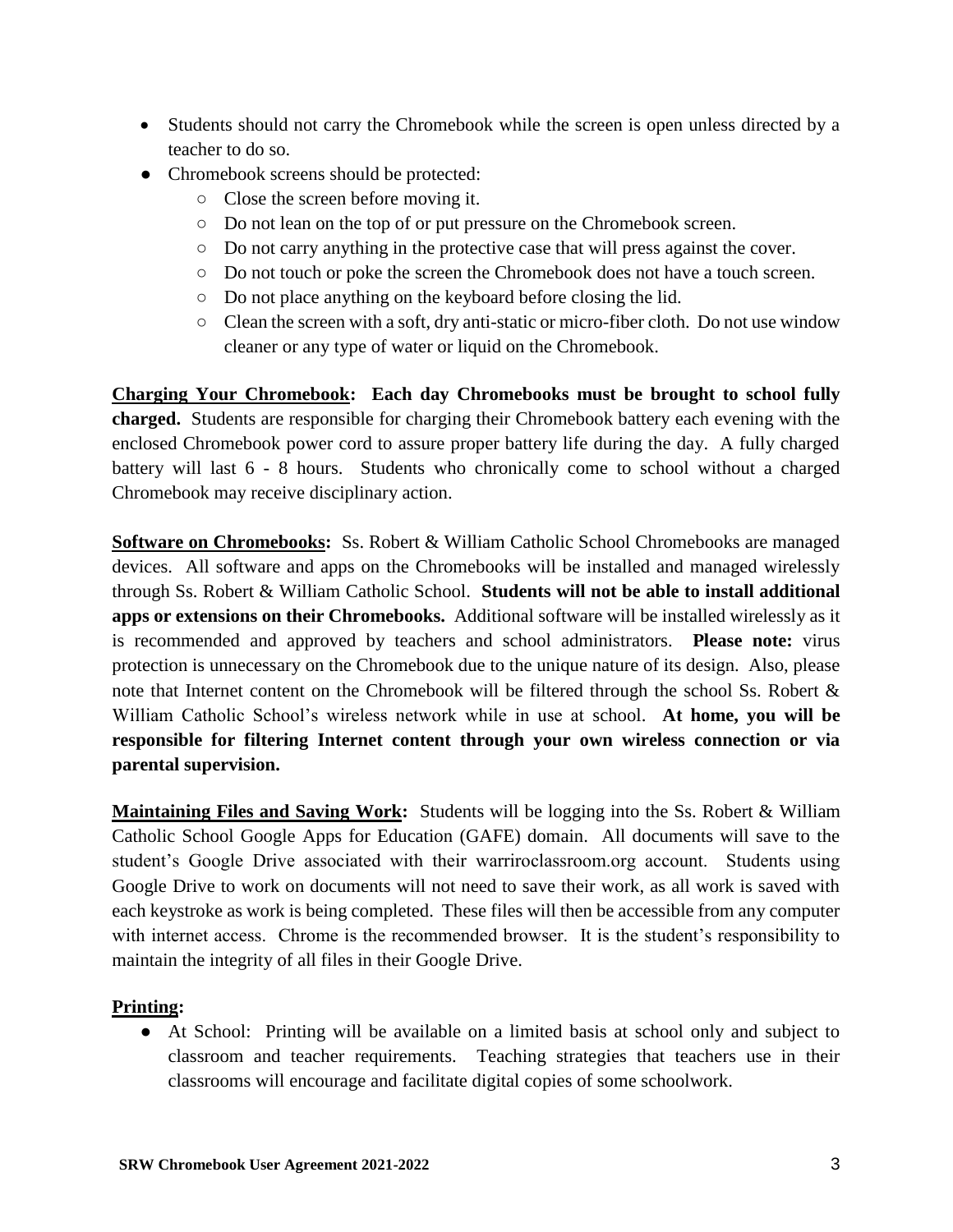● At Home: The Chromebook will not support a physical printer connection (no printer cables). Instead, students may print at home, as needed, using Google Cloud Print Service. A wireless home network and wireless printer is required for this. For more information, go to http://google.com/cloudprint.

Students and their parents/guardians are reminded that use of technology is a privilege and not a right and that everything done on any device, network, or electronic communication device may be monitored by the school administration. Inappropriate use of the technology can result in notification of parents, receiving a failing grade, limited or banned computer use or Internet access, disciplinary consequences, removal from school, and/or legal action as set forth in the school Acceptable Use Policy.

The Parent/Guardian and Student need to sign page 5 of this agreement and return back to school with the insurance money prior to receiving a Chromebook.

If there are any questions regarding the Chromebook program at Ss. Robert & William Catholic School, please contact:

Mrs. Kat Chamberlin kchamberlin@srwschool.cc (216) 731-3060, ext. 208